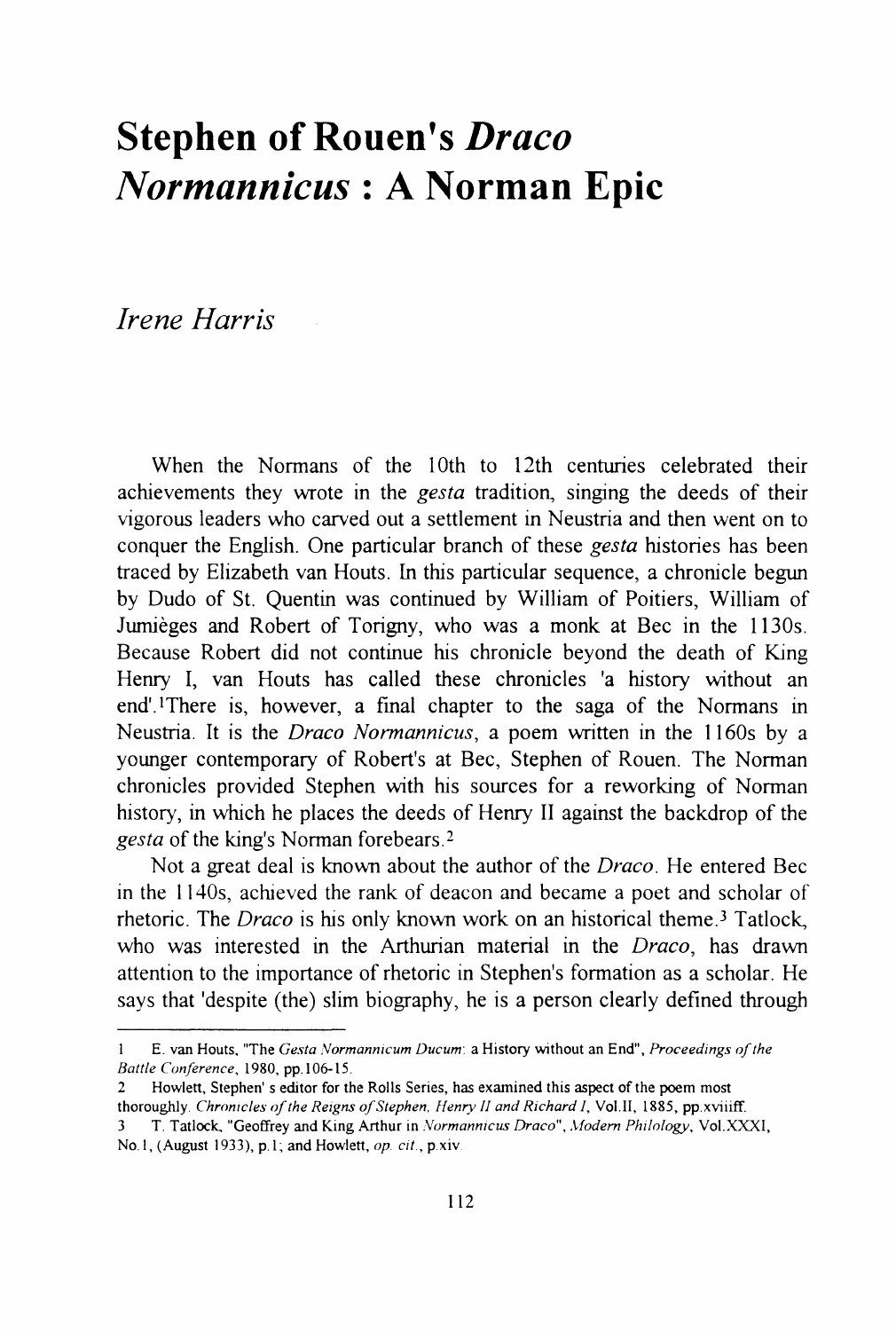his writings. His chief intellectual interest was in rhetoric, displayed by his work on Cicero, Seneca, Quintilian, and Martianus Capella, and by his own poetic style from first to last; the wealth of the Bee library in rhetoricians proves rhetoric, next to theology, one of the chief interests there ... '4

Stephen's scholarly interests are very evident in the *Draco,* which is thoroughly rhetorical - in conception, planning and execution, down to the last detail. Rhetoric is, of course, a commodious practice. It can refer to a great many things, from tropes and embellishment, to the patterning of narrative so that it is interspersed with speeches of laudatory intent, etc. These elements are present in the *Draco,* but Stephen's poem is rhetorical also in the broader conception of that term. In relation to the *Draco,* I would suggest that rhetoric be applied in the classical sense of the pleading of cases, for in the *Draco* there is scarcely a line which is innocent of such intent.

As Lanham says in *The Motives of Eloquence,* rhetorical texts are the most difficult to classify.5 This has proved true of the *Draco.* In the Rolls Series, the poem appears as part of a collection of Chronicles; and the editor treats Stephen's work as a history, with disparaging comment on the author's alleged deficiencies as an historian.6 Groeber describes the *Draco* blandly, if accurately, as a long poem of mixed historical content<sup>7</sup>; and Gibson, in her essay on the production of history at Bee, calls the poem 'a three-decker epic', which presents a 'grand pageant of the Normans in history' written for the entertainment of the noble families who were patrons and protectors of the abbey's independence. 8

How compelling is Gibson's description of the *Draco* as an epic? Some aspects of the poem certainly seem to support it. Thus, the poem contains sieges, battles, treachery, a disputed succession, the operation of prophecy; there is even the intervention of the fabulous King Arthur, who is depicted as watching over the fortunes of the Breton Celts from his Otherworld kingdom (which, in the *Draco,* is located in the Antipodes).9 The title of the poem also has an epic ring to it, conjuring up visions of the longships of the raiders and incomers who established themselves in upper Francia. Stephen of Rouen tells their story, recapitulating the theme of Norman vigour.

<sup>4</sup> *Ibid.* 

*<sup>5</sup>* R. Lanham, *The Motives of Eloquence,* (New Haven. 1975), p.l6.

<sup>6</sup> R. Howlett, *op. cit.,* pp. ixf.

<sup>7</sup> R.G. Graeber, *Uebersicht in die Lateinische Litteratur,* (Muenchen, 1963), p.324.

<sup>8</sup> M.Gibson, "History at Bec in the 12th Century", in *The Writing of History in the Middle Ages*, (eds).<br>R.H.C. Davis and J.M. Wallace-Hadrill, (Oxford, 1981), pp.181,183. Manitius appeared to have no doubts: he dealt with the poem under the heading' historical epic'. *Geschichte der Lateinischen Litteratur* 

*des Mittelalters,* (Muenchen, 1931), p.690.

<sup>9</sup> Bkll:1171-72.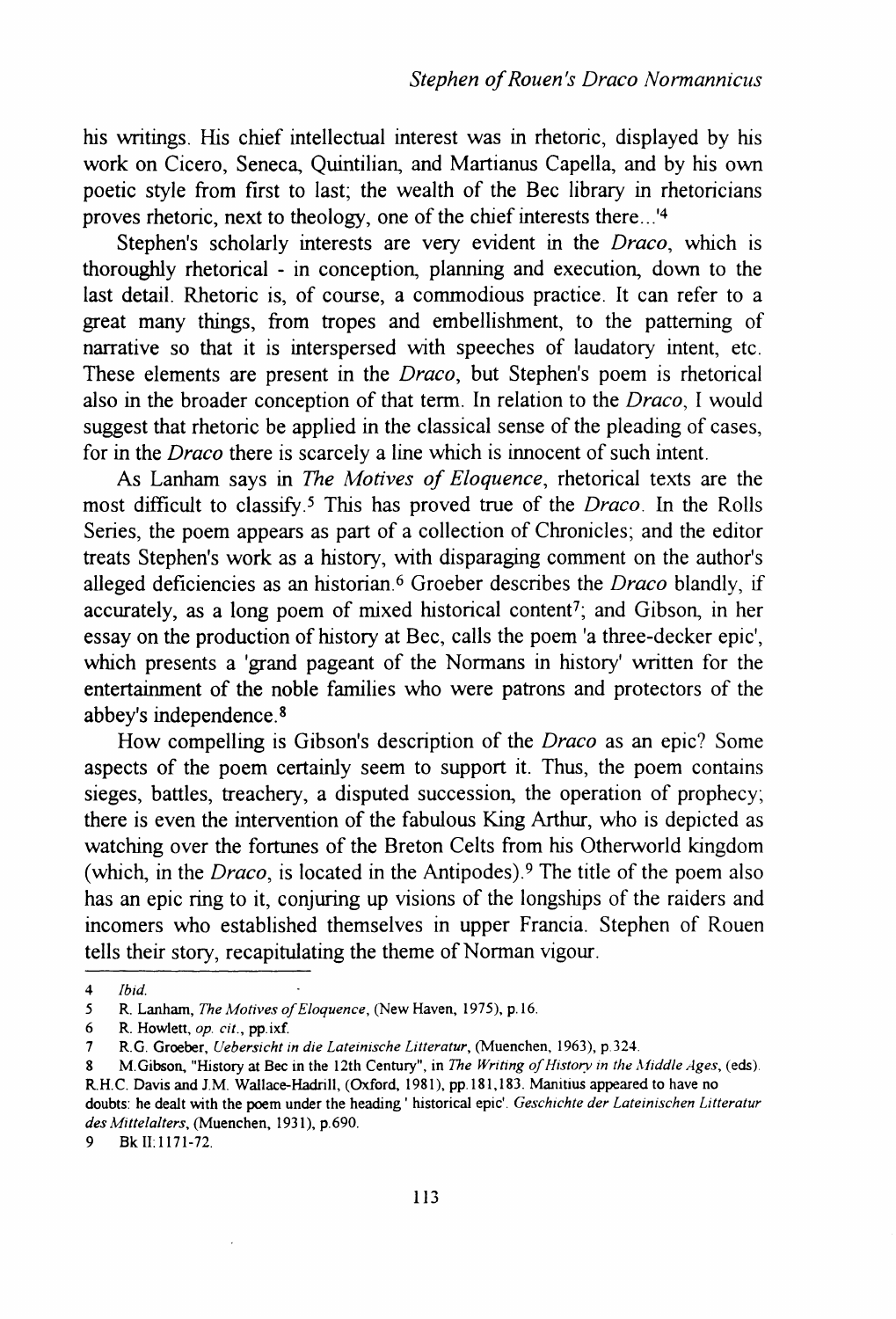## *The Epic* in *History*

That the *Draco* is in heroic mode supports Gibson's suggestion that we are dealing with epic, as does the theme of Norman-Frankish hostility which runs through the poem. Certain other characteristics, however, tell against regarding the *Draco* as an epic. To begin with, the poem is in elegiacs, which is not the metre appropriate for epic. How much this would have weighed with the author of the poem is, perhaps, a moot point. Tatlock, who has examined Stephen's overall output, says that he 'shows little familiarity with classical poetry, nor, indeed, a vast deal with later literature'.<sup>10</sup> Renaissance scholars, who immersed themselves in the classical writers, demonstrated careful, even pedantic, respect for the norms.ll However, it may not be reasonable to expect such formal punctiliousness from a poet of the 12th century, most particularly one who, it seems, had little knowledge of classical mentors for prosody. It could be said, on the other hand, that with his grounding in rhetoric, the author of the *Draco* might be expected to have known the conventions and to have followed them if he had conceived his work as being in the epic genre.

Be that as is it may, what argues against classifying the *Draco* as an epic is the polemical nature of the poet's discourse. Although the poem unfolds in the form of a narrative, it shapes into an extended political pamphlet and contains also passages which overtly attack some of the author's contemporaries (Becket is one such target).<sup>12</sup> Then, there is the sophisticated nature of the poet's relationship to his text. This is partly a matter of tone. At times Stephen adds an ironic or sceptical comment - for example, on the nature of portents and their usefulness (thereby employing the appropriate topos without appearing credulous as to the predictive power of signs)l3 The entire Arthurian episode is tongue-in-cheek; and one is conscious throughout of Stephen's selectivity and contrivance. Such authorial interventions draw attention to the poet as knowing fabricator. In epic the teller is servant of the story and the characters who inhabit the drama are treated according to type, be it hero or traitor, loyal servant, etc. In the *Draco,* on the other hand, even Destiny serves the author's purpose.<sup>14</sup> Stephen of Rouen presents us with an heroic saga, but it is the vehicle for exposition of a theme which has immediate political relevance. The *Draco* is intended not merely to recall a more heroic age, but to impose that pattern on contemporary events.

<sup>10</sup> *Op.cit.*, p.2.

<sup>11</sup> W. Ker, *Form and Style in Poetry*, (London, 1966), pp.105ff.

<sup>12</sup> Bk ll. Ch. Vlll. Stephen calls Becket a simoniac, blames him for the death of Henry l's brother and says he is now fomenting trouble between Henry [l and Louis Vll.

<sup>13</sup> Bk III:165-70.

<sup>14</sup> Bk I, Chs.5-11, where Henry II is 'fated' to succeed Henry I as *dux .Normannorum.*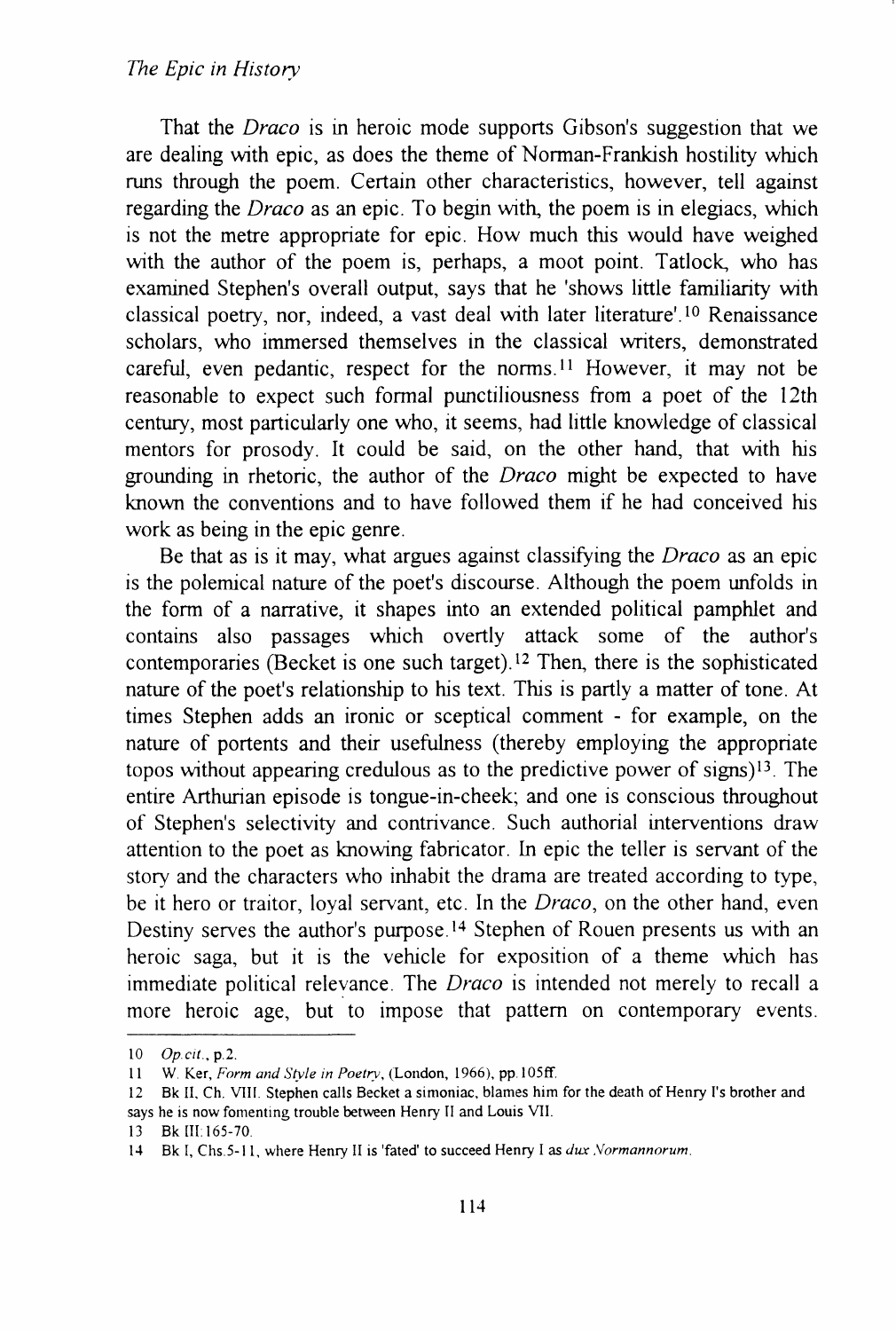Whatever else we may wish to call it, the *Draco* is a tract with a political objective.

Noting the polemical character of the poem, Foreville (who examined it in the context of the papal schism), described the *Draco* as a series of pamphlets addressed to the Pope, Thomas Beckett and Louis VII.I5 What he failed to note is that the poem is addressed also, and above all, to King Henry II. There is not one explicit word of criticism of Henry II in the *Draco,* but when read against his actual deeds, the poem is a thoroughgoing critique of his performance as *dux Normannorum.* 

When Stephen produced the *Draco* the fortunes of the Normans were waning. Henry II, the current duke, presented in his person a convergence of dynasties, Norman and Angevin. He was raised in a Norman milieu, carried the title of Duke of Normandy, and had strong ties with his Norman background through his mother, Matilda (from whom he was known to take political advice and who was a politically formidable person in her own right).Henry himself highlighted his *Normannitas,* but this personal inclination did not translate into policies which promoted Norman interests within the larger pattern of the king's English and continental possessions. The author of the *Draco* clearly viewed this with dismay.

What particularly vexed Stephen of Rouen was the erosion of Normandy's independence vis-a-vis the French throne. It is recorded in the Norman chronicles that Rollo and his descendants paid homage to the Kings of France, but this practice was abandoned once the Dukes of Normandy themselves attained royal status in the 11th century.<sup>16</sup> During the period of the Anglo-Norman *regnum* the crowned heads of the Duchy had distanced themselves from Frankish overlordship; and Normandy's political independence was thereby enhanced. It was to be expected that King Henry would follow this precedent: but he did not. In fact, he presided over Normandy's political decline.

The pattern of Henry II's dealings with the French kings has been analysed by William Hollister. This historian does not refer to the *Draco* but his study of Norman and Angevin policy is nevertheless to be recommended as a most useful companion piece to Stephen's poem. Hollister says: 'Normandy under the· Angevins was clearly a Duchy, whose dukes acknowledged the lordship of the Kings of France ... Now as never before, the

<sup>15</sup> R. Foreville, *L'Eglise et La Royauté en Angleterre sous Henri II Plantagenet (1154-89)*, (Paris, !943), p.243.

<sup>16</sup> C. Warren Hollister, "Normandy, France and the Anglo-Norman *Regnum"*, in *Monarchy, Magnates* and Institutions in the Anglo-Norman World, (London), pp.17f.,30f.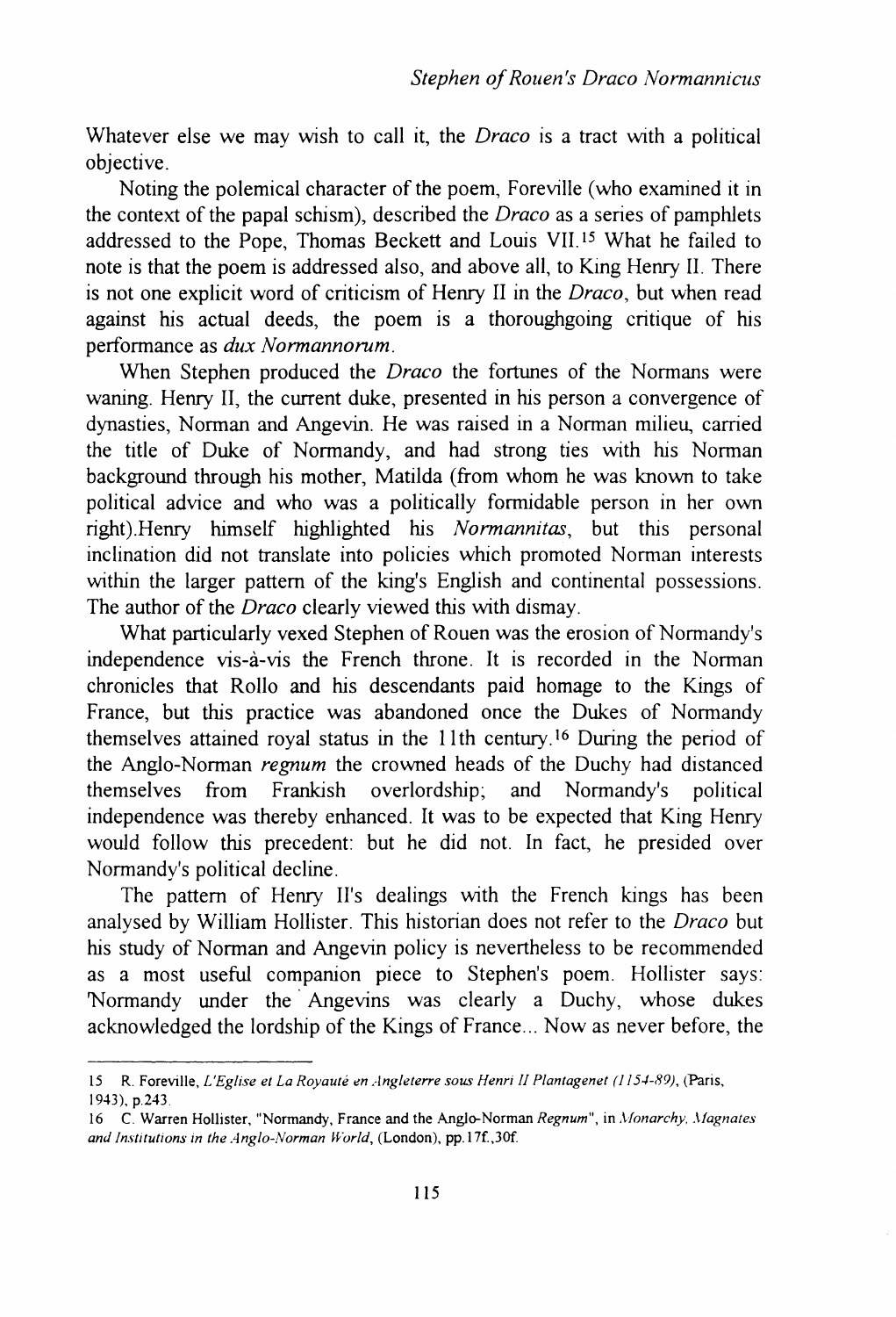King of England viewed the monarchy as the ultimate source of his authority on the continent and a Norman spokesman of Henry II could freely admit that Normandy was *de regno Franciae.'* (This Norman spokesman was Robert of Torigny, recording that in 1160 Henry II's son paid homage for Normandy at the royal court in Paris.)l7 The Duchy, which had been the heartland of the Anglo-Norman regnum was, during the reign of Henry II, being derogated to the status of a dependency of the French crown and King Henry's sons were being introduced to the practice of viewing the King of France as exercising sovereignty over their continental birthright.<sup>18</sup> Stephen of Rouen was not inclined to ascribe this process to the ineluctable forces of history, and to resign himself, therefore, to ruminating in elegaic mood on the rise and fall of the *gens Normannorom* in Neustria. The lesson he draws from the Norman histories is that the keynote of Norman achievement has been vigorous defence of their own interests. The martial emphasis in the *Draco* derives from the author's repudiation of the soft arts of diplomacy which, in his lifetime, were delivering political ascendancy to the Franks. It was Henry II's departure from the precedent established by the Anglo-Norman kings which was altering the framework of political power on the continent, at the expense of Normandy and in favour of the Capetian royal house.

Stephen's purpose is to rescue the future by means of a reassertion of the past. Rollo, the first Duke of Normandy- suitably reconstructed- William the Conqueror and Henry I are the chosen exemplars for King Henry II's dealings with the King of France. During his reign, Henry II presented himself variously as King of England, Duke of Normandy and Aquitaine, Count of Poitou and Anjou: his coinage and charters testify to a division of titles and powers, and his behaviour to acceptance of Louis VII's sovereignty on the continent.19 In the *Draco,* however, Henry II's lands are welded into a single *imperium, which he rules as rex Anglorum.*<sup>20</sup> The parallel with the *regnum* of Henry I is clear: the inference to be drawn is that Henry II should follow the example of his maternal grandfather and disdain to subordinate himself to Frankish authority.

The key to understanding why Stephen was moved to produce his exegesis on Norman-Frankish relations lies in the immediate political circumstances. The question of timing is, from an historian's point of view,

<sup>17</sup> *Ibid.,* p.53f.

<sup>18</sup> Following Angevin rather than Norman practice, Henry the Younger was given the title of seneschal of France. *Ibid.* This is ridiculed by Stephen · Bk II, Ch.IX, pp.525-40.

<sup>19</sup> W.L. Warren, *Henry II,* (London. 1977), frontispiece and passim.

<sup>20</sup> Bk II, Chs. VIII and IX.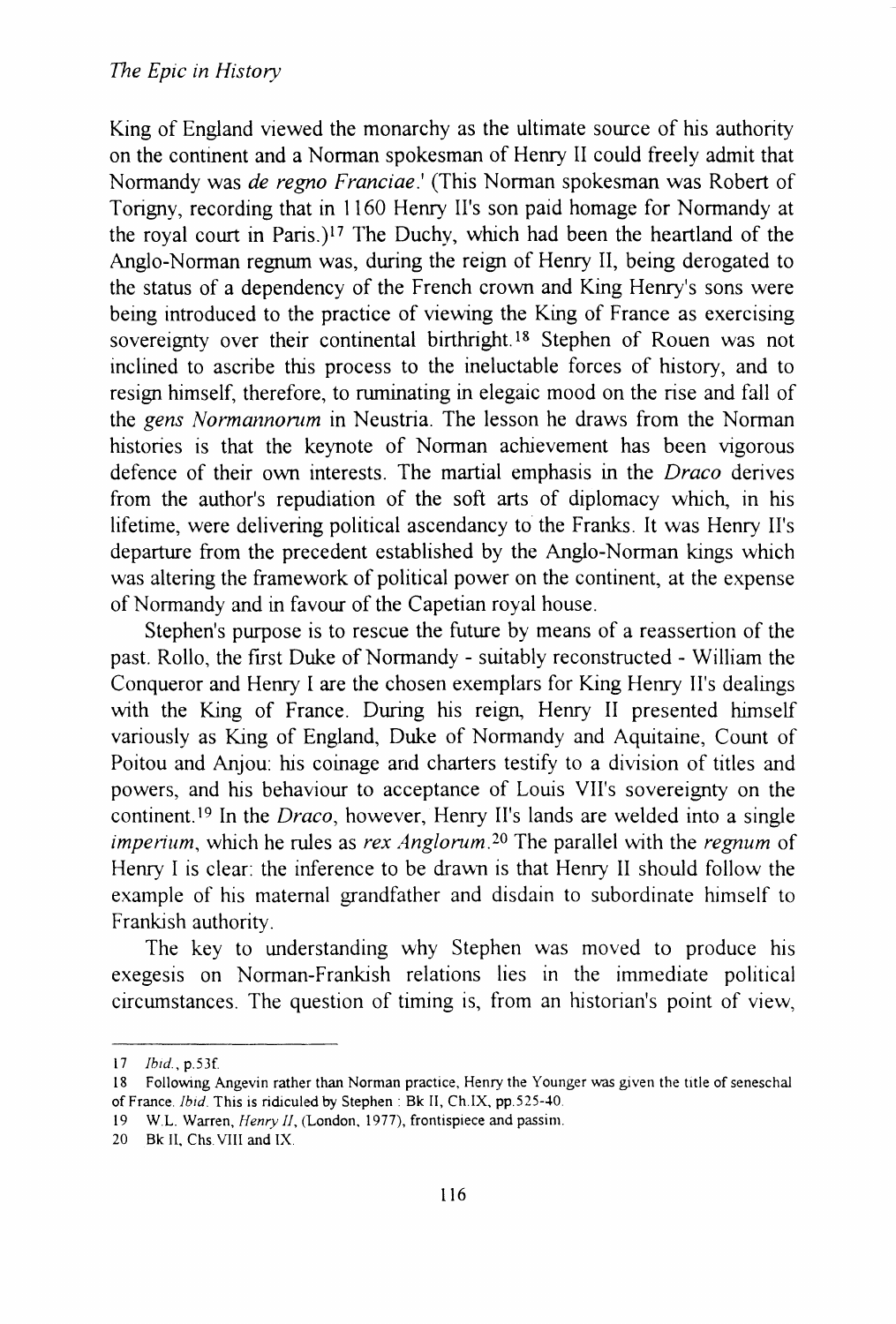one of the most interesting aspects of the poem. It seems clear that what prompted Stephen to write were developments which must have been most welcome to him as a propagator of the Norman cause, namely a serious deterioration in relations between Henry II and Louis VII. ln 1167 a conflict arising from the exercising of lordship in· .he Auvergne induced confrontation and rupture, leading to armed conflict, which was to continue intermittently until January, 1169. In June, 1167, the rivals confronted each other at Gisors, on the border between Normandy and the French Vexin. Apparently their hostility reached such a pitch that Louis repudiated Henry and 'returned to him his homage'.<sup>21</sup> Stephen gives the initiative here to King Henry, asserting that it was he who spurned the French throne. The poet says also that Louis ordered his rival to quit the continent. This last is highly improbable and, indeed, the whole story sounds rather like a fabrication. However, that a rupture did in fact occur and did involve the very significant homage relationship is supported by the testimony of John of Salisbury, who is an independent and reliable witness to these matters.

In a letter of 1168, John of Salisbury writes of the current peace negotiations at Soissons. He reports on a projected settlement in the following terms: 'Now let us tum to the conference of our Kings. The illustrious Counts Henry of Champagne and Phillip of Flanders supported the English King's cause in the meeting at Soissons; and in the end they reached agreement according to the English King's request on the following terms of peace. The English King was to return to the French King's homage, to swear fealty before all in his own person and in public that he will serve him as his lord for the Duchy of Normandy as his predecessors as dukes used to serve the French kings...<sup>'22</sup>

For the author of the *Draco,* acceptance of the terms drawn up at Soissons would have constituted unconditional surrender. With Henry's homage in abeyance, however, the poet can allow himself to hope. For historians looking back over the reign of Henry II, this break with Louis VII was just one of a number of episodes in their long drawn out struggle for hegemony in Francia. We know the outcome. The saga was to continue into the next generation, when enmity and division within Henry II's family was used to advantage by Louis VII and his successor, Phillip Augustus, who was to reap the benefits of his father's unspectacular but tenacious promotion of Capetian authority.

But a reader of Stephen's poem, which was written in the midst of an

<sup>21</sup> Howlett, *op. cit.,* p.lxxv.

<sup>22</sup> *The Letters of John of Salisbury, Vol.2, (Oxford, 1979). Letter 272, p.563.*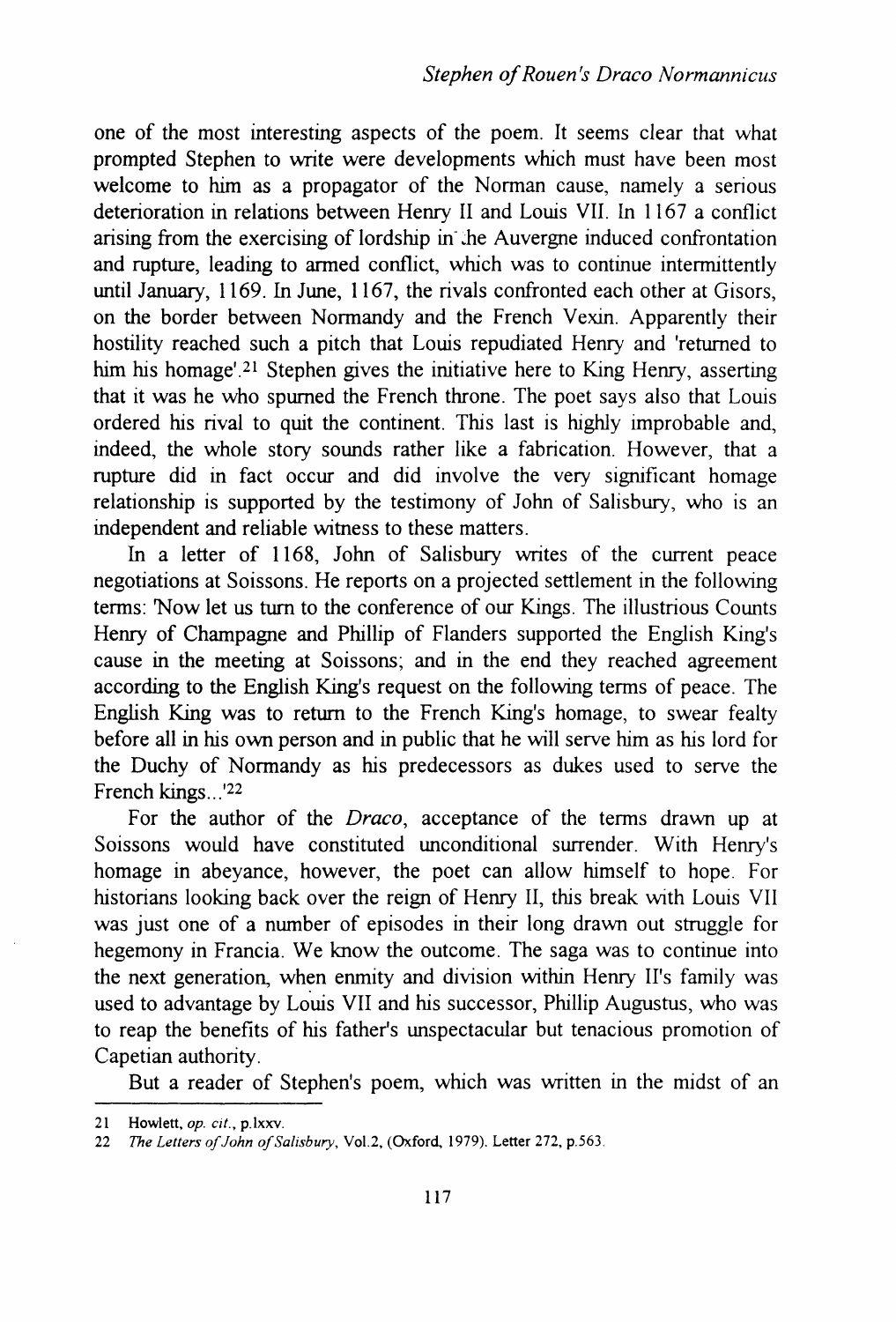unresolved political crisis, is given the rare experience of being drawn into a particular moment in time, and can sense that history is hanging in the balance. The dramatic impact of this situation is heightened even further when one perceives that the relationship between the *Draco* and contemporary events was so immediate that the poem actually grew as the political situation evolved. My understanding is that the *Draco* was planned originally as a work in two parts, focussing on the theme of Norman-Frankish relations and with Henry's current defiance of the King of France as the central point and climax. This is supported by the structure of the poem. Books I and U of the *Draco* form a unity, with reflections upon the death of Matilda to open and end the poem and give it closure. Stephen must have begun work after the kings clashed at Gisors; possibly not until after Matilda's death in September of the same year. It would be reasonable to suppose that the poet intended to present his work to King Henry on the occasion of the anniversary of the death of the King's mother. However, in September, 1168, the German Emperor sent an embassy to King Henry, offering terms for an anti-Capetian alliance. Stephen uses this development to advance his own case, the result being a third book, in which he deals with this anti-French project and writes at length on the Papal schism, which had relevance to the German Emperor's terms $23$ 

The immediacy of Stephen's poem is itself worthy of note. Of greater significance to historians, however, is the insight which the author provides into specifically Norman reactions to the import of Henry II's diplomacy. Stephen's discourse can be described as a journalistic intervention: but the author takes the long view 1n the *Draco* we see a Norman patriot, seizing upon a political crisis to urge a course of action which might arrest the gradual extinction of Normandy as the locus of an independent people.

The tenor of the author's thoughts and the significance which he attaches to his project is indicated by the title which he gave to his poem. *Draco Normannicus* is a borrowing from Geoffrey of Monmouth's *History of the Kings of England,* which was principally concerned with the fate of the Celts.<sup>24</sup> In this book we meet the prophet Merlin, who interprets a dream of the Celtic leader Vortigern. In this dream two dragons are seen fighting by a pool, one is red and the other white. Merlin ponders the dream, bursts into

<sup>23</sup> Bk III, Chs. 6-15. Howlett discusses the alliance in his Preface, pp.lxxxiif. See also W. Kienast, Deutschland und Frankreich in der Kaiserzeit (900-1270), (Stuttgart, 1975), p.223.

<sup>24</sup> There are no dragons, real or symbolic, in the *Draco,* but Stephen' s knowledge of Geoffrey's writings is clear from his use of prophecies from the *Life,* and from his wry comment in Book II on Geoffrey's reliability as an historical source (Ch.XX: 1177-79) Both Geoffrey's *History* and *Life of.\Ierlin*  appear in the Bee catalogue.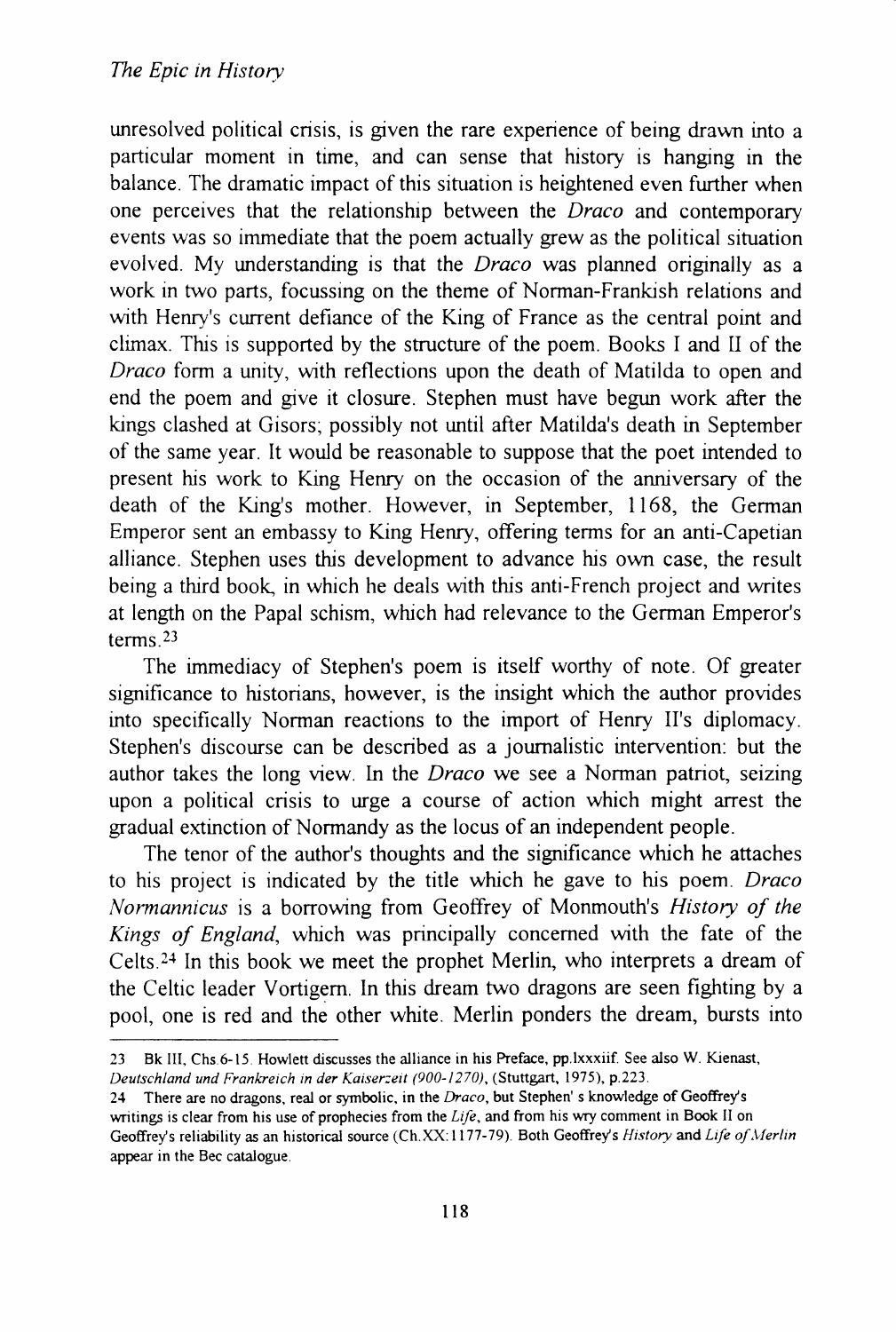tears and says: 'Woe unto the Red Dragon, for its end is nigh. The White Dragon, which signifies the Saxons (whom you have brought in) will seize its lair. The Red Dragon signifies the British people, whom the White Dragon shall suppress'. This extract from Geoffrey of Monmouth is referred to by Gibson in her essay on historians at Bee. She refers to the *Draco* and discusses the origin of the title, but she relates it to the Angevins and their control of England, rather than tying it to the content of the poem. Thus, she does not draw the inference that the author of the *Draco* is exercised by the probable fate of the *gens Normannorum* if Henry II fails to act as their champion against the French. 25 It was to instruct King Henry in this role that Stephen produced his poem.

Stephen fashions his case from a review of Norman and, to a lesser extent, Frankish history. He suppresses unwelcome facts, such as the evidence that Rollo did pay homage for Normandy to King Charles the Simple; and he passes over the early period of William the Conqueror's career,26 when he depended upon the support of the King of France. Further, the poet colours his material to strengthen his depiction of Norman independence and vigour.

Stephen's case is based in the first instance on his reading of the Norman chronicles, from which he creates a *Siegerlob* - a praise of victors - eulogising the Normans who, as conquerors, acknowledge no earthly master. The second line of argument, which relates specifically to the Capetian dynasty, presents Louis VII as the weak representative of an in any case usurping and therefore illegitimate line, whose pretensions to authority should not now be accommodated.

To cut Louis VII down to size, Stephen presents him as barely capable of controlling even the rump of the once great Carolingian empire. Hemmed in by Henry II's continental territory, Louis aspires to make good the claim to be King of Francia, for which he requires the obedience of the Lord of Normandy, Anjou and Poitou27 To demonstrate the relative *probitas* of the rival kings, Stephen holds up the contrasting episodes of Chaumont and Andely. At Chaumont, the French arsenal, the flower of the French forces succumbed to Henry in a single day. Louis has no answer to this display of military prowess and must content himself with taking revenge by attacking an undefended town, left open to the French forces on King Henry's order. These episodes did in fact occur. At Gisors, Louis commanded Henry to

<sup>25</sup> Gibson, "History at Bee", p.l8!.

<sup>26</sup> Bk I, Chs. XX and XXI; Bk 1, Chs. XXVIII-XXX.

<sup>27</sup> Bk ll:417-18; 479-82.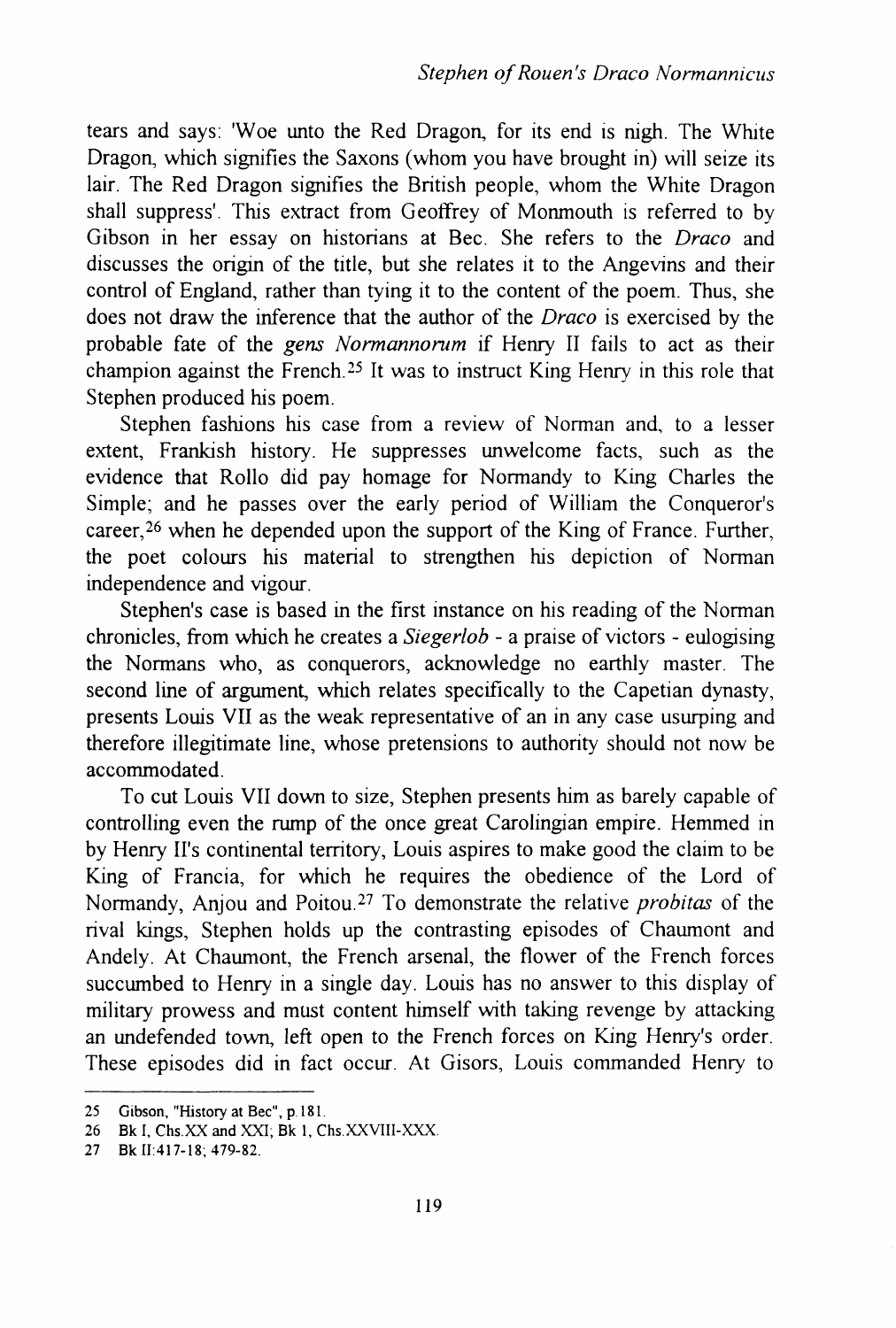yield At Chaumont he received his answer, presented - in Stephen's depiction - as 'a Norman pledge of love, offered with iron and fire'. Here, in the climax of the poem, Henry is made to assert his own royal status and to align himself with his Norman forebears, who have never been 'cowed by Frankish firebrands'. 28

To reach this conclusion, the author has first to transform Henry Plantagenet, the son of the Count of Anjou, into Henry ll, a Norman prince ln Book ll, King Henry's defiance of the French is presented as an assertion of Norman will It is in Book I that the poet prepares the ground. To begin with, Stephen reviews the struggle for the succession which followed the death of King Henry I's only legitimate son, who died in the White Ship disaster in 1120. The poet follows the path which led from Henry I to Henry ll, stressing that from the moment of his birth, Henry II was welcomed as the heir of his maternal grandfather. Stephen does not suppress the Angevin connection, but plays down the role of Geoffrey Plantagenet, who is presented as the consort of Matilda and the protector of her interests and those of her son.<sup>29</sup>

At each signal point in this retelling, the prophet Merlin speaks. Stephen uses the prophet's words to gloss the succession, so that it is elevated above the contingent forces of history. To present the story in this light would have been flattering to King Henry II, but it also draws him in and ties his destiny to the fate of the Normans.<sup>30</sup>

And then the lesson begins. In the review of Norman and Frankish history which follows, the poet demonstrates the responsibilities which attach to the role of *dux Normannorum*. This is what I take to be the function of this section of the poem, which constitutes the remainder of Book I. Here, Henry II is invited to study his part in the mirror of history, as presented to him by the poet. ln Stephen's reconstruction, the Norman dukes protect their people\_ promote their interests, and deal briskly with Frankish attempts to establish mastery over them. Acts of homage play no part in Stephen's historical account.

Book II opens wth a brief recapitulation of the theme of the succession, before the poet proceeds to the rivalry between King Henry and Lows VII. Here, in the climax to the poem, Stephen has the wit to colour Henry II's own deeds so that defiance of the King of France appears as an expression of *Normannitas.* So it is that at Chaumont, Henry II is made to speak as if he

<sup>28</sup> *Ibid.* Bk II:489-500.

<sup>29</sup> Bk I, Ch V1229-30, Bk I, Ch VII.

<sup>30</sup> Bk I, Chs.VII-XI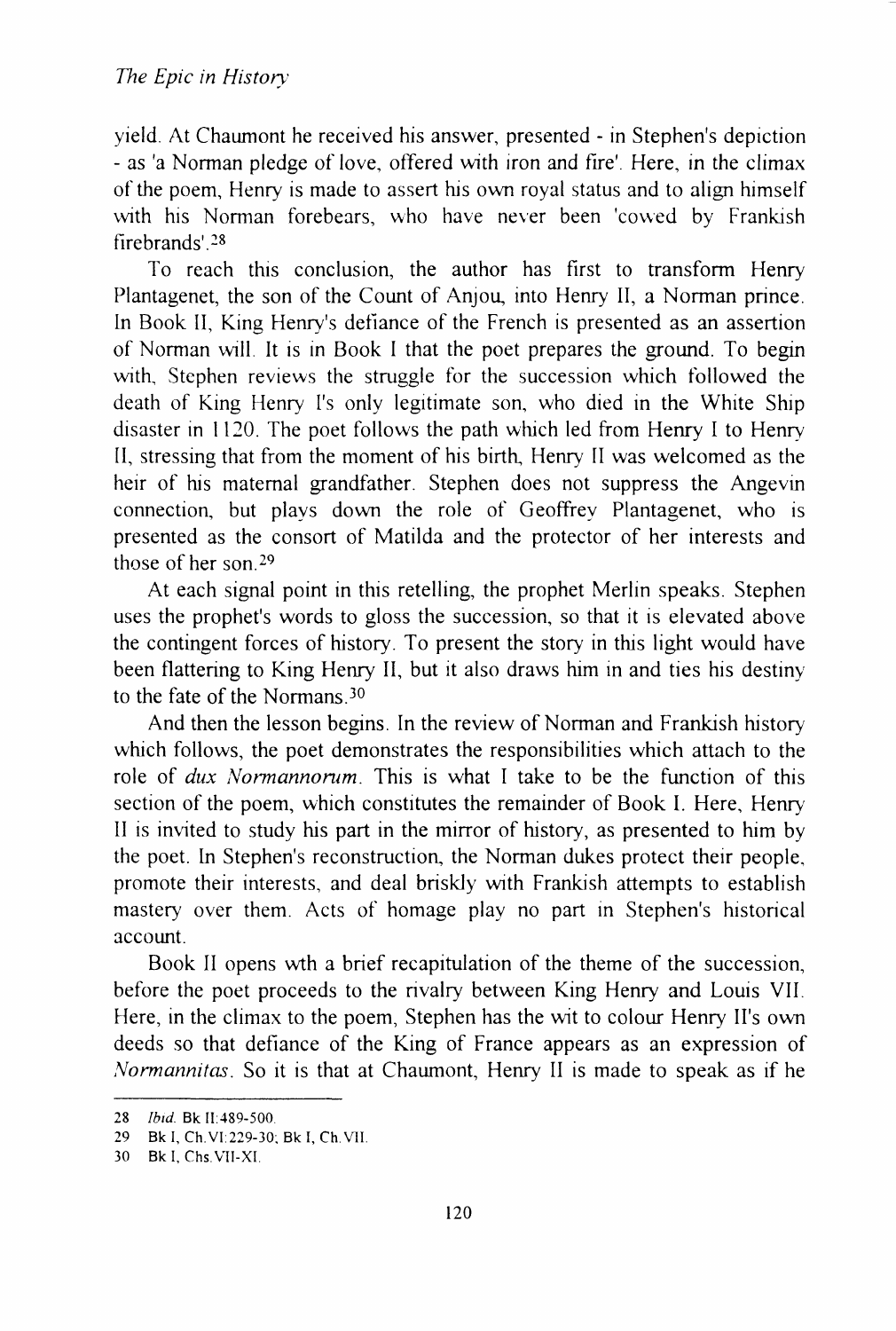were Henry I reborn.<sup>31</sup>

Modern scholars who have approached the *Draco* as if it were a chronicle have been irritated by the disposition of material. It is a complex poem and the manner in which the author proceeds is, to say the least, *recherche.*  Stephen's work is perfectly intelligible however, if read, not as a chronicle, but as an exercise in rhetoric, delivered in demonstrative form. Attend to what the poet says, follow his line of thought and the author emerges, not as a historian with a poor command of the principles of *chronographia,* but as a rhetor shaping his material so that we will endorse what he wants us to accept.

To harden King Henry in his defiance of the French, Stephen appeals to Henry's *Normannitas*, buttressing this with the weight of Norman history, selectively presented. This is the principal burden of his address. In addition, however, the poet sets out a case highly damaging to the King of France. Construing this strategem in terms of the practice of rhetoric, Stephen is attempting to undermine Henry II's rival and to demonstrate that there are no compelling grounds for bowing to Capetian pretensions.

Throughout his poem, Stephen is contemptuous of the French, with Charlemagne being the only Frankish leader he praises. It is, however, Louis VII and the Capetian line which is his principal target. Stephen advances his attack in three phases, each time within the appropriate historical context. In Book I, in his review of Norman and Frankish history, he presents Hugh Capet as a usurper and founder of an illegitimate line. In Book II, which deals with affairs of his own day, he contrasts the broad sweep of Henry II's domains with the meagre territory actually controlled by the King of France; and he ridicules the Capetian's desire to exercise mastery in Francia.32 Here the historical prototype Stephen chooses for Louis VII is Hilderich, the last of the Merovingians and a cypher of royalty cast from the throne.<sup>33</sup> Finally, in Book III, capitalising on the German Emperor's intervention in the conflict, Stephen draws attention to the current French claim to the Carolingian inheritance. (In 1165, Louis VII produced a son, Phillip Augustus. The mother, Adele of Champagne, was distantly related to the Carolingians; it was through her that the French royal family was now promoting a Carolingian connection.) In the *Draco,* Frederic Barbarossa asserts that *he* is the true heir of the Carolingians. Furthermore, he is made to express the view that, as Louis is the representative of a usurping line, it would be perfectly

<sup>31</sup> Bk II, Ch.XI.

<sup>32</sup> Bk II, Ch. VIII.

<sup>33</sup> *Ibid.,* Ch.III-V.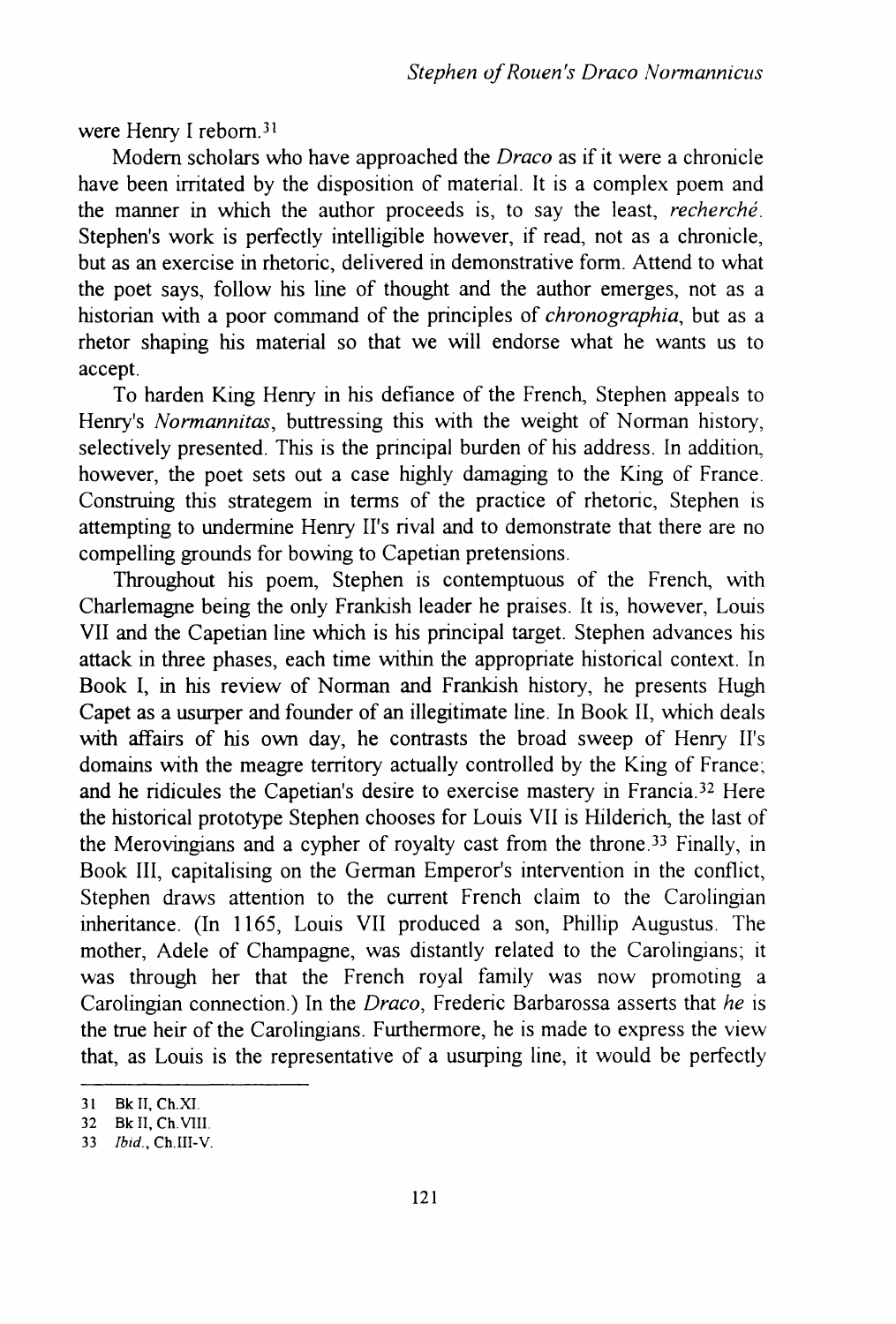just if he were to be deposed. Indeed, the Emperor goes so far as to offer to perform this service for King Henry ll and to tender the throne to Henry the Younger.<sup>34</sup>

Stephen's attack on Louis VII and the Capetian line has been noted by historians interested in French and German history of this period. Kienast, for example, cites the *Draco* in his study of Germany during the period of Empire, commenting that Stephen's poem has, up to now, not received the attention it deserves.<sup>35</sup> (This observation occurs in a footnote, which is where one usually finds references to the *Draco.)* An historian of French affairs, searching for evidence of resistance to Capetian propaganda, says that Stephen produced the most vehement and fully developed polemic against the Capetians in the 12th century  $36$ 

The attack on the Capetians is savage, but it is also very amusing. Stephen does not deliver his barbs all at once: the effect is cumulative. The poet takes particular delight in ridiculing the royalist cult, which was centred on the Abbey of St. Denis. Under the direction of Abbot Suger, who had promoted the interests of Louis VI in the previous generation, St. Denis became the powerhouse for Capetian interests. The royal abbey continued in this role throughout the 12th century and beyond. In the *Draco,* however, the abbey figures as a retirement centre for deposed kings. Thus, Hilderich, after being deposed, ends his days at St. Denis. (This accords with the historical record<sup>37</sup>) Desiderius, who was also ousted from the throne, was actually exiled to Liege, but in the *Draco* he too is packed off to the royal abbey.<sup>38</sup> When Stephen describes Louis VII's attack on Andely which was undefended - he depicts the French king arriving with relics from St. Denis, provided for his protection by the monks.<sup>39</sup> So it is that Stephen pillories Louis and makes fun of the cultic practice which promoted St. Dionysius as the national patron and special protector of the French kings.

Cicero recommended \\it and ridicule in dealing with one's opponent. Stephen deployed these weapons to some effect in his poem: but it is clear that they had no impact on the actual conduct of the affairs of state. If the poem came to the notice of Henry II at the appropriate time, then it was obviously to no effect.

Modem scholars best acquainted with the *Draco* - the Arthurian scholar,

<sup>34</sup> Bk III:255-64.

<sup>35</sup> *Op.clt.* p. 223.

<sup>36</sup> W. Lewis, *Royal Succession in Capetian France*, (Cambridge, Mass., 1981), pp.257,273.

<sup>37</sup> Bkli,Ch.VI314.

<sup>38</sup> *!btd* p 371

<sup>39</sup> *!bid.* Ch.XV 792-4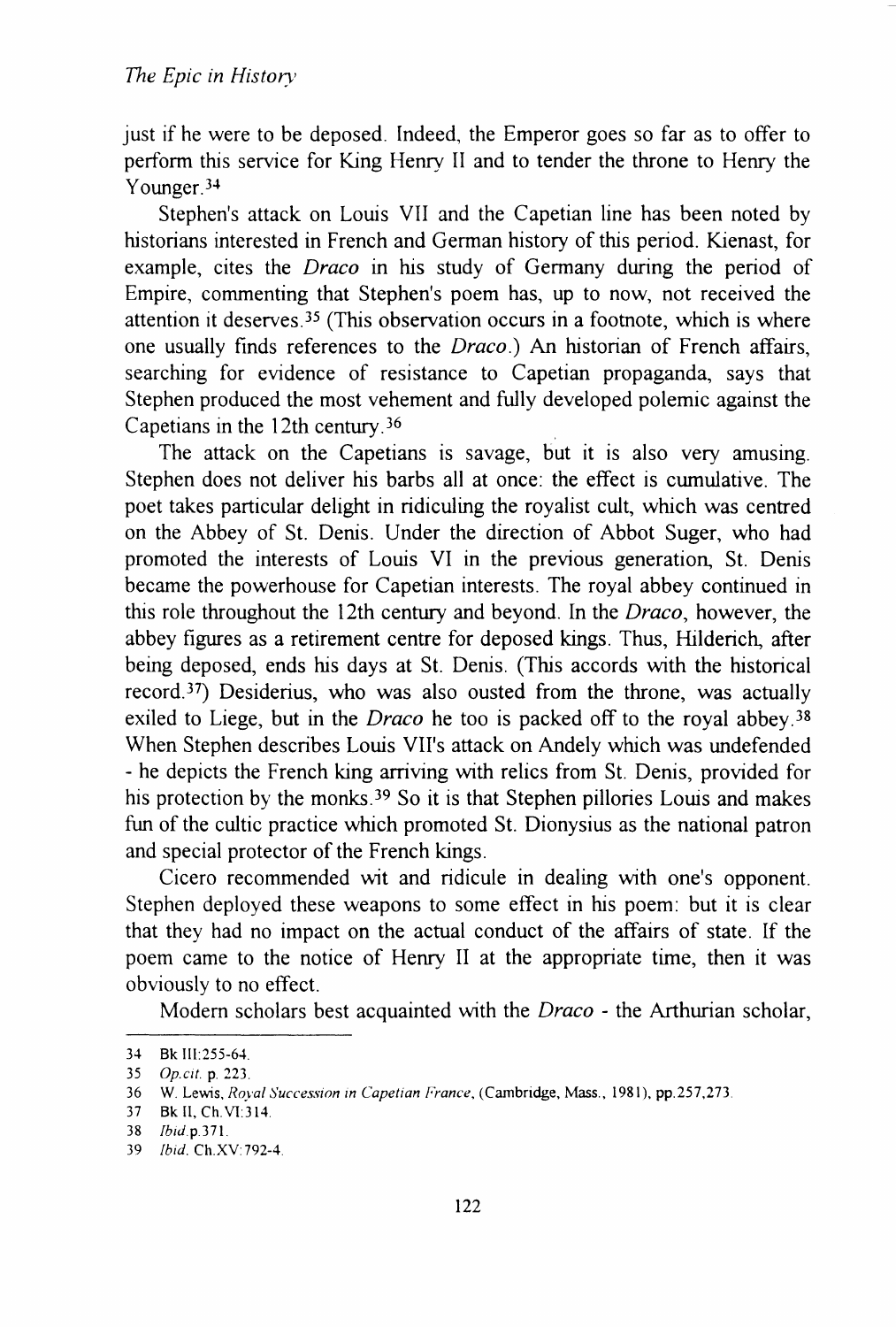Tatlock, and Howlett, who edited the poem for the Rolls Series - are both of the opinion that Stephen intended to present his poem to Henry II. (Howlett buries this observation in a footnote, but Tatlock makes quite a production of  $it.40$ ) I have to agree with them. Stephen's exercise in rhetoric would have been otiose if not delivered to the one who was currently determining the future of Normandy's standing in relation to the French throne. However, I must say that the thought of Henry II reading the poem makes me nervous on Stephen's behalf. To the poet's contemporaries, above all to Henry II himself, it would have been obvious that the poet's laudatary description of his prince's performance as a Norman champion was not supported by the known historical record. I marvel at Stephen's audacity in implicitly challenging Henry II's conduct of affairs of state. But there the poem stands.

According to Marjorie Chibnall, Stephen spent much of his life in the priory of Notre Dame at Rouen, in which was situated the royal quarters where Matilda lived for the last twenty years of her life.<sup>41</sup> It is more than probable, then, that the poet was known to Henry II's mother. In the *Draco,*  furthermore, Stephen gives the impression that he was the messenger chosen to go to King Henry in Brittany with news of Matilda's death.<sup>42</sup> The poet's standing with the royal family apart, the monks associated with Rouen and Bee had enjoyed a long and mutually supportive relationship with the royal family. In the hundred years since the Conquest, five of the Archbishops of Canterbury had been drawn from Bee. The monks had supported Matilda and her son's claim to Normandy and to the throne of England against Stephen of Blois; and Bee had been and was still the beneficiary of royal patronage. It seems reasonable to suppose, therefore, that if anyone were to presume to hold Henry II to his *Normannitas,* it would be one such as Stephen of Rouen, encouraged and made bold by his monastery's privileged relationship to the royal house. We cannot know who if anyone encouraged Stephen to undertake his project; but as a rhetorician he was most suited to the task - and clearly had the personal daring not to be dissuaded by the prospect of provoking one of Henry II's notorious rages.

However, there is the distinct possibility that, in the end, Stephen did not have the opportunity to present his poem to the king. It is clear, on the evidence of the poem itself, that our long-winded rhetor was overtaken by events. In the fmal chapters we find that Henry and Louis have been reconciled, under the terms drawn up in 1168. Nothing came of the

<sup>40</sup> Howlett, op.cil.,p.lxxix; Tatlock, *op.cit.,* no.2, Nov. 1933, pp.l23f.

<sup>41</sup> M. Chibnall, "The Empress Matilda and Bec-Hellouin", in *Anglo-Norman Studies* X, 1988, p.38.

<sup>42</sup> Bk 11:, Ch.XXIII. Howlett's comments, p.lxxix.